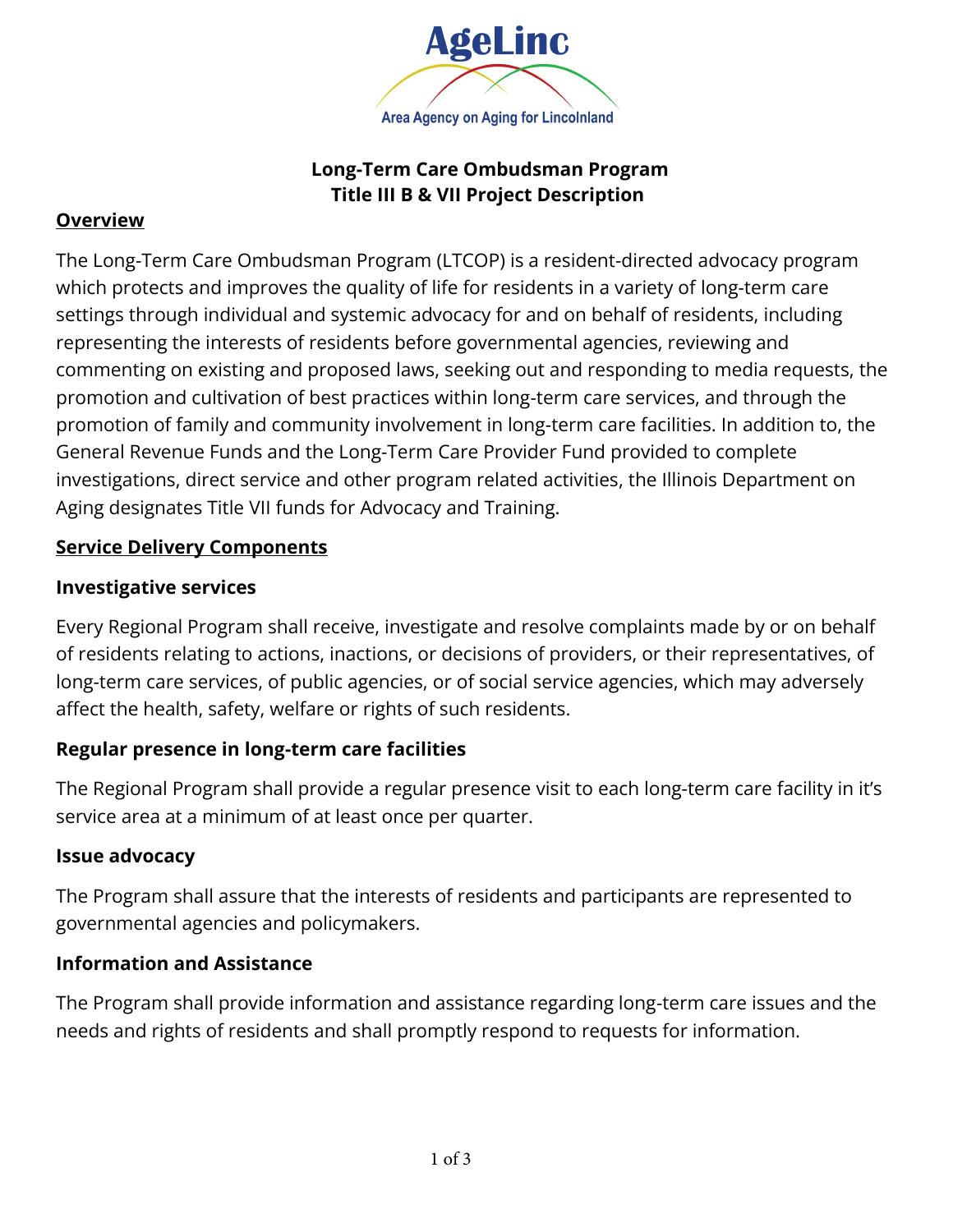

# **Resident and family councils**

The Program shall provide technical support to resident and family councils. The Program shall respond to questions and provide literature and assistance relating to resident and family councils. Ombudsmen shall make every effort to be present at resident and family council meetings, when invited.

### **Volunteer management**

The Program shall use volunteers to maximize its resources to benefit residents. The Volunteer Ombudsman shall visit residents in long-term care facilities and may assist, to the extent determined appropriate by the Regional Ombudsman, with issue advocacy activities and public information and education. The Regional Program shall submit its plan for recruitment, use, and supervision of volunteer staff in the Regional Program Annual Services Plan. The proposal shall be consistent with policies and procedures set forth by the State Office of the Long-Term Care Ombudsman requirements.

## **Community education**

The Program shall provide general presentations and participate in community and health fairs targeted to community members, stakeholders, universities, state agencies, places of worship, or advocacy groups, etc. per State Office of the Long-Term Care Ombudsman requirements.

## **Education to long-term care facility staff**

The Program shall provide training to long-term care facility staff per State Office of the Long-Term Care Ombudsman requirements.

## **Multidisciplinary Teams (MTeams)**

The Regional Ombudsman may establish and facilitate a multidisciplinary team (M-Team). A Multi-disciplinary Team is a group of selected professionals from a variety of disciplines to discuss and provide consultation on specific cases. The M-Team shall act in an advisory role for the purpose of providing professional knowledge and expertise in handling complex cases.